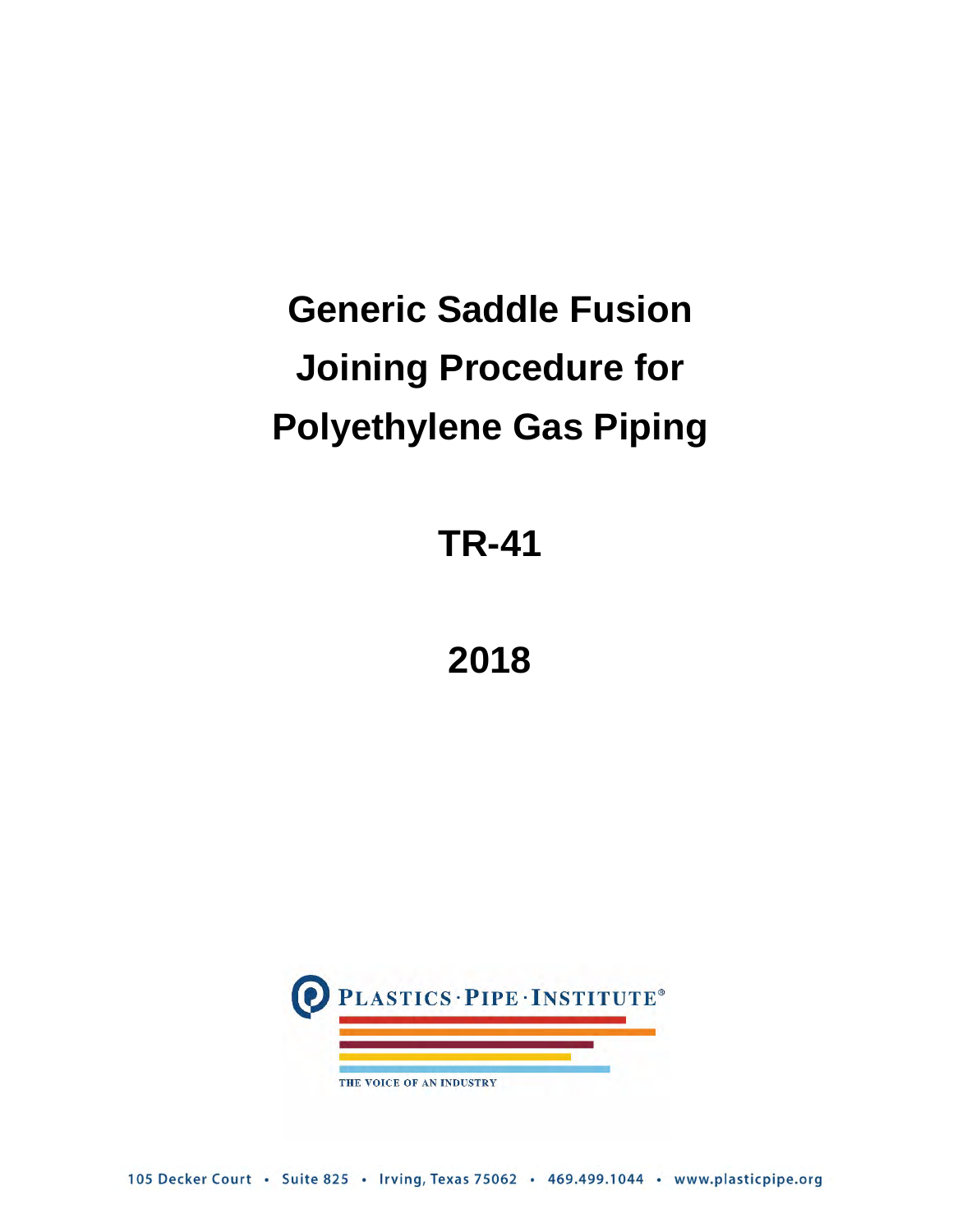### **Foreword**

This report was developed and published with the technical help and financial support of the members of the PPI (Plastics Pipe Institute, Inc.). The members have shown their interest in quality products by assisting independent standards-making and user organizations in the development of standards, and also by developing reports on an industry-wide basis to help engineers, code officials, specifying groups, and users.

The purpose of this technical report is to provide important information available to PPI on a particular aspect of polyethylene pipe saddle fusion to engineers, users, contractors, code officials, and other interested parties. More detailed information on its purpose and use is provided in the document itself.

This report has been prepared by PPI as a service of the industry. The information in this report is offered in good faith and believed to be accurate at the time of its preparation, but is offered "as is" without any express or implied warranty, including WARRANTIES OF MERCHANTABILITY AND FITNESS FOR A PARTICULAR PURPOSE. Consult the manufacturer for more detailed information about the particular joining procedures to be used with its piping products. Any reference to or testing of a particular proprietary product should not be construed as an endorsement by PPI, which does not endorse the proprietary products or processes of any manufacturer. Industry members in fulfilling their own compliance responsibilities offer the information in this report for consideration. PPI assumes no responsibility for compliance with applicable laws and regulations.

PPI intends to revise this report from time to time, in response to comments and suggestions from users of the report. Please send suggestions of improvements to the address below. Contacting PPI directly or visiting the web site can obtain information on other publications.

The Plastics Pipe Institute, Inc.

[http://www.plasticpipe.org](http://www.plasticpipe.org/)

This Technical Report, TR-41, was first issued in 2002 and was revised in 2018.

© 2018 The Plastics Pipe Institute, Inc.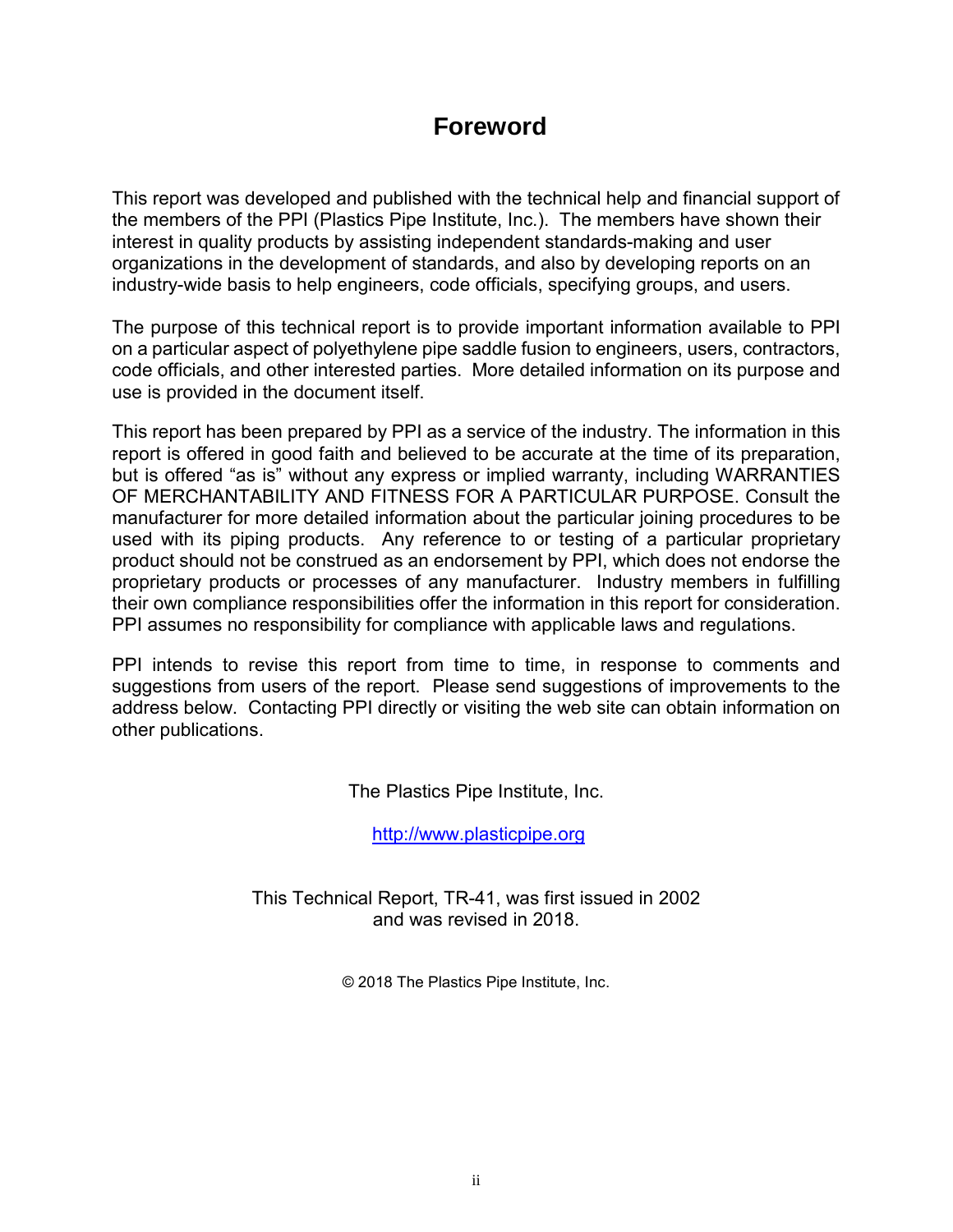### **GENERIC SADDLE FUSION JOINING PROCEDURE FOR POLYETHYLENE GAS PIPING**

### 1.0 INTRODUCTION

In 1994, representatives of the U.S. Department of Transportation (DOT), Office of Pipeline Safety requested that the Plastics Pipe Institute assist in promoting greater uniformity in the joining procedures utilized by gas utilities in the butt and saddle fusion of polyethylene (PE) gas piping products. DOT reported that it had encountered a proliferation of similar but slightly varying joining procedures from individual PE pipe producers. The slight differences in the various procedures made it more difficult for pipeline operators to qualify persons with appropriate training and experience in the use of these procedures, and more difficult for DOT to enforce the joining requirements in 49 C.F.R. § Part 192.285 (Plastic pipe; qualifying persons making joints) of the Code of Federal Regulations.

In response to DOT's request, PPI established a task group to review the fusion procedures currently used and develop a more uniform, or "generic" joining procedure that could be qualified by pipeline operators This joining procedure would bring greater consistency to this aspect of gas pipeline installation, facilitate the pipeline operator's efforts to qualify the procedure, reduce costs, and simplify DOT's enforcement duties.

### 2.0 SCOPE

The program undertaken by the PPI Task Group for the testing of representative materials under a generic set of conditions was designed to reflect the fusion conditions and parameters specified in most joining procedures recommended by pipe producers and qualified by pipeline operators. It produced a PPI Technical Report (TR-33/99) that reflects a Generic Butt Fusion Procedure that most of the Polyethylene Gas Pipe manufacturer's recommend. At the conclusion of the butt fusion phase of the program, the task group started its testing to develop a Generic Saddle Fusion Procedure that is based on common interfacial pressures and heater adapter surface temperatures. In anticipation of a change in the Maximum Allowable Operating Pressure (MAOP) and the design factor from .32 to .40, it was felt that this procedure was needed to insure safety in saddle fusion on live gas mains. It was intended to provide a technical basis for the development of a proposed generic saddle fusion procedure (see Appendix A) that can be offered to the industry for use with selected PE piping products. The procedure would be available for use by pipeline operators who would determine whether the procedure is appropriate for their use with the PE piping products they employ. Pipeline operators may consider recommendations and testing performed by others in their efforts to comply with the fusion procedure qualification requirements of 49 C.F.R. § Part 192.283 (Plastic pipe; qualifying joining procedures).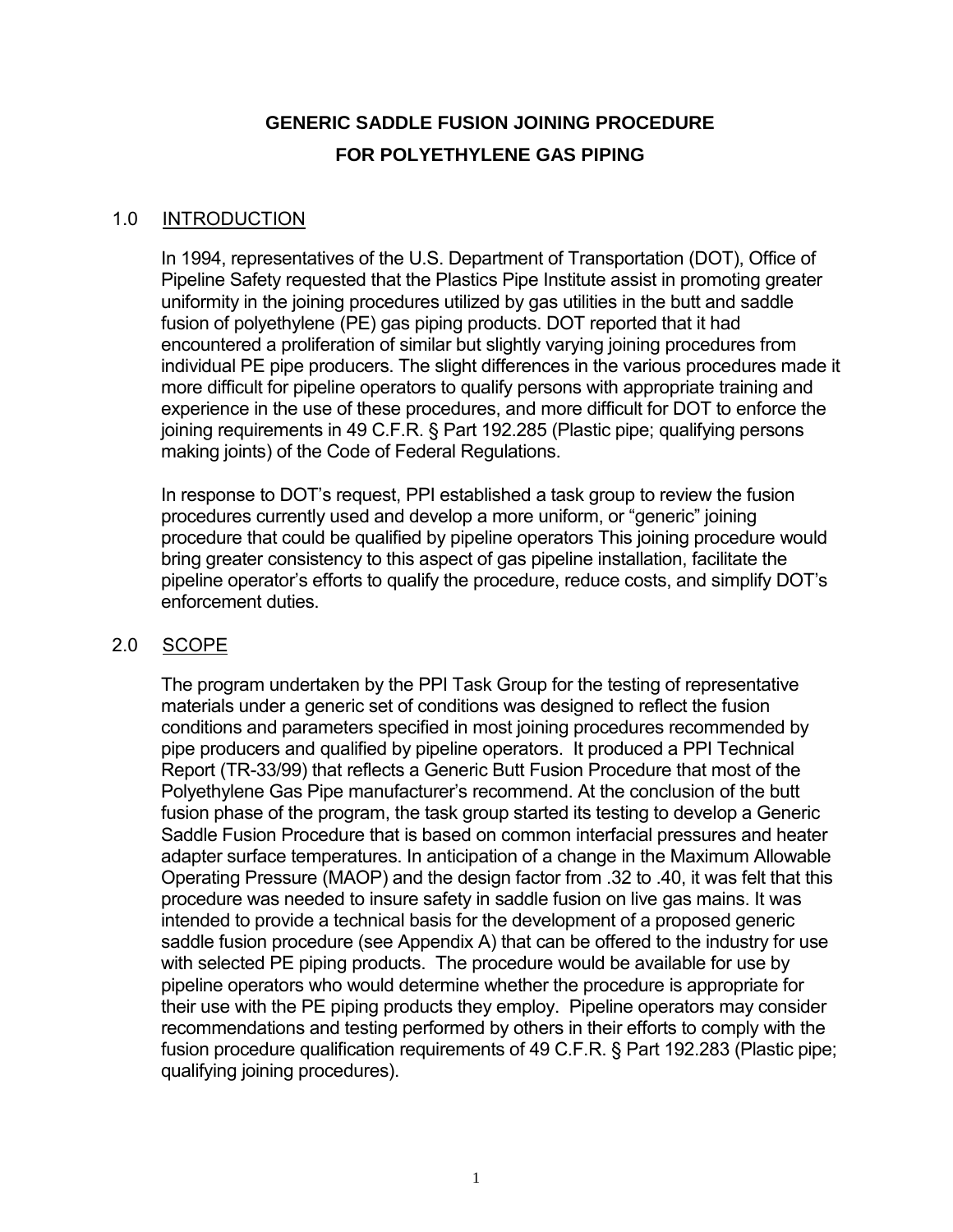It is important to emphasize that the testing performed by the PPI Task Group was intended only to establish a technical basis for developing and proposing a generic fusion joining procedure that may be qualified and used by pipeline operators with a broad range of PE piping products. The testing was not intended to qualify the procedure for use with any particular pipe product, and PPI offers no opinion on whether the procedure is properly qualified for use with any particular PE pipe product. PE pipe producers remain solely responsible for any representations that they may make about the use of this generic procedure or any other joining procedure with their proprietary PE piping products. Pipeline operators remain solely responsible for compliance with the requirements of 49 C.F.R. § Part 192.283 (Plastic pipe; qualifying joining procedures) when qualifying any procedure for use with the products they select for their pipelines.

PPI hopes that the inherent value of greater uniformity will provide an incentive for manufacturers and pipeline operators to evaluate the proposed generic procedure in Appendix A as a first option for saddle fusion joining of PE piping products. Use of this procedure is not mandatory, and each PE pipe producer and pipeline operator retains the option of developing different procedures for its particular products and pipelines. However, PPI believes that its work in developing this procedure will promote the use of effective, qualified procedures for saddle fusion joining of PE pipe.

### 3.0 TESTING PROGRAM TO EVALUATE USE OF PPI-PROPOSED GENERIC SADDLE FUSION JOINING PROCEDURE WITH POLYETHYLENE GAS PIPING PRODUCTS

The PPI Task Group consisted of representatives from the following equipment, fitting, and pipe manufacturers: Performance Pipe, Rinker PolyPipe, Central Plastics, Uponor, Charter Plastics, North American Pipe, KWH Pipe, Rahn Plastics, McElroy Manufacturing, and T.D. Williamson.

The Task Group collected and examined a large number of diverse procedures now in use by gas pipeline operators or recommended by pipe producers for specific PE piping products. It then identified those conditions and fusion parameters that were common to the majority of those procedures. The Task Group proposed the following saddle fusion parameters as representative of the conditions in the individual procedures that they reviewed:

| Heater Adapter Surface Temperature    | $500^{\circ} \pm 10^{\circ}$ F |
|---------------------------------------|--------------------------------|
| Initial Interfacial Pressure          | 80 PSI                         |
| <b>Heat Soak Interfacial Pressure</b> | 0 PSI                          |
| <b>Fusion Interfacial Pressure</b>    | 40 PSI                         |

**Note**: "Interfacial pressure" is the force per unit area applied between the fitting saddle base and the main pipe. Most saddle fusion equipment provides a gauge reading that is the actual force applied in pounds (Newtons). To determine the applied force for a particular saddle fitting design, multiply the interfacial pressure by the saddle fitting base area.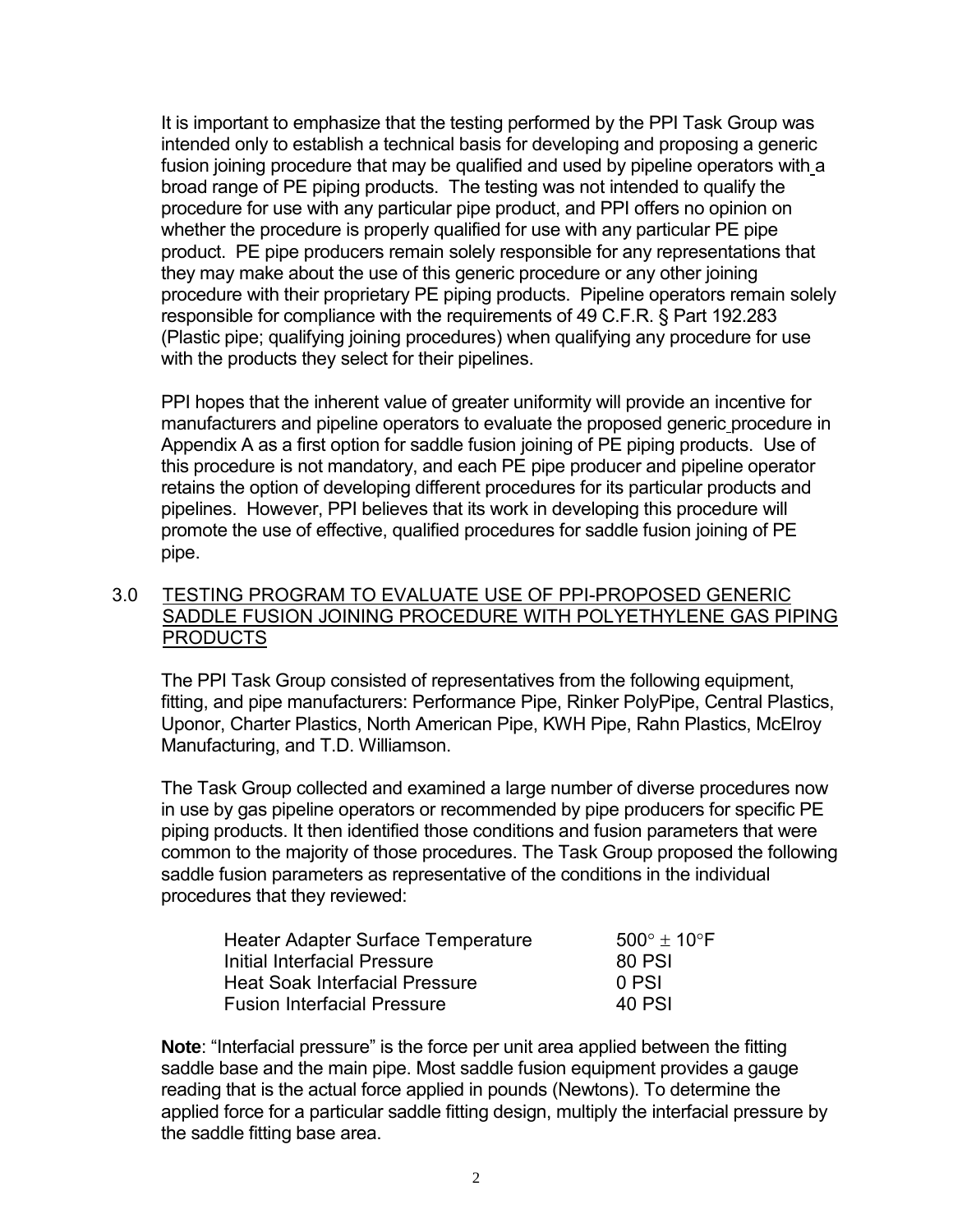From its review of the different procedures collected from PE gas pipe producers, the Task Group further developed the "generic" joining procedure set out in Appendix A, based on its assessment of the common elements in the individual procedures. It was agreed that proprietary products such as Uponor's Aldyl A MDPE products and Phillips Driscopipe's 8000 HDPE piping products (both of which have been discontinued) were sufficiently different from the remainder of the materials being discussed that they were not included in the test program. The manufacturers should be contacted for more information on particular joining procedures for those products.

Using these proposed parameter ranges and procedures, the Task Group initiated a testing program to evaluate whether a representative cross-section of marketed PE gas piping products would qualify under the qualification requirements of Part 192 when joined in accordance with this "generic" joining procedure. The evaluation was conducted using pipe and fittings from MDPE and HDPE materials deemed suitable for fuel gas applications per ASTM D 2513. These materials have a grade designation, in accordance with ASTM D3350, of PE24 and PE34, respectively.

| Grade       | Density<br>(grams/cc) | Melt Index<br>(grams/10min.) | Pipe<br>Marking |
|-------------|-----------------------|------------------------------|-----------------|
| <b>PE24</b> | 0.925/0.940           | $0.15$ to $0.40$             | PE2406          |
| <b>PE27</b> | 0.925/0.940           | $0.15$ to $0.40$             | PE2708          |
| <b>PE34</b> | 0.940/0.947           | $0.05$ to $0.15$             | PE3408          |
| <b>PE47</b> | 0.947/0.955           | 0.05 to 0.15                 | PE4710          |

After saddle fusion of the fittings onto pressurized gas main pipe, destructive tests were conducted in accordance with the requirements of DOT and ASTM. The results of the test program are described in the following sections. PPI's Conclusions and Recommendations, based on the Task Group's work, are noted at the end of the testing report. Test data are maintained at PPI headquarters.

### **Part 1 - Saddle Fusion and Testing - (Like Materials) By an independent lab**.

Part 1 of this project was to evaluate the generic procedure for use in fusing PE pipe fittings to the same pipe main material (e.g., MDPE to MDPE) using different heating times. An independent lab was used to saddle fuse the samples using the proposed interfacial pressure combinations and different heating times at both 32° F and 120 °F temperature conditions. The following parameters were used to make samples that were destructively tested and evaluated by the independent lab to narrow down the proposed fusion procedure and parameters for saddle fusing different fittings on ASTM D 2513 gas mains. The Task Group members supplied 2" SDR 11 pipe samples and tapping tee fittings for this saddle fusion testing. All fusions were made on pipe mains under 0.40 design factor pressures - that is, MDPE -100 psig and HDPE -125 psig to observe any leakage or blowout problems (Note - the 73°F HDB may be used only for temperatures below 100°F; for 100°F and above, elevated temperature ratings must be used). The Task Group agreed to use these same fusion parameters for both the MDPE and HDPE (shown in Appendix A). Approximately (210) saddle fusion joints were made and evaluated by visual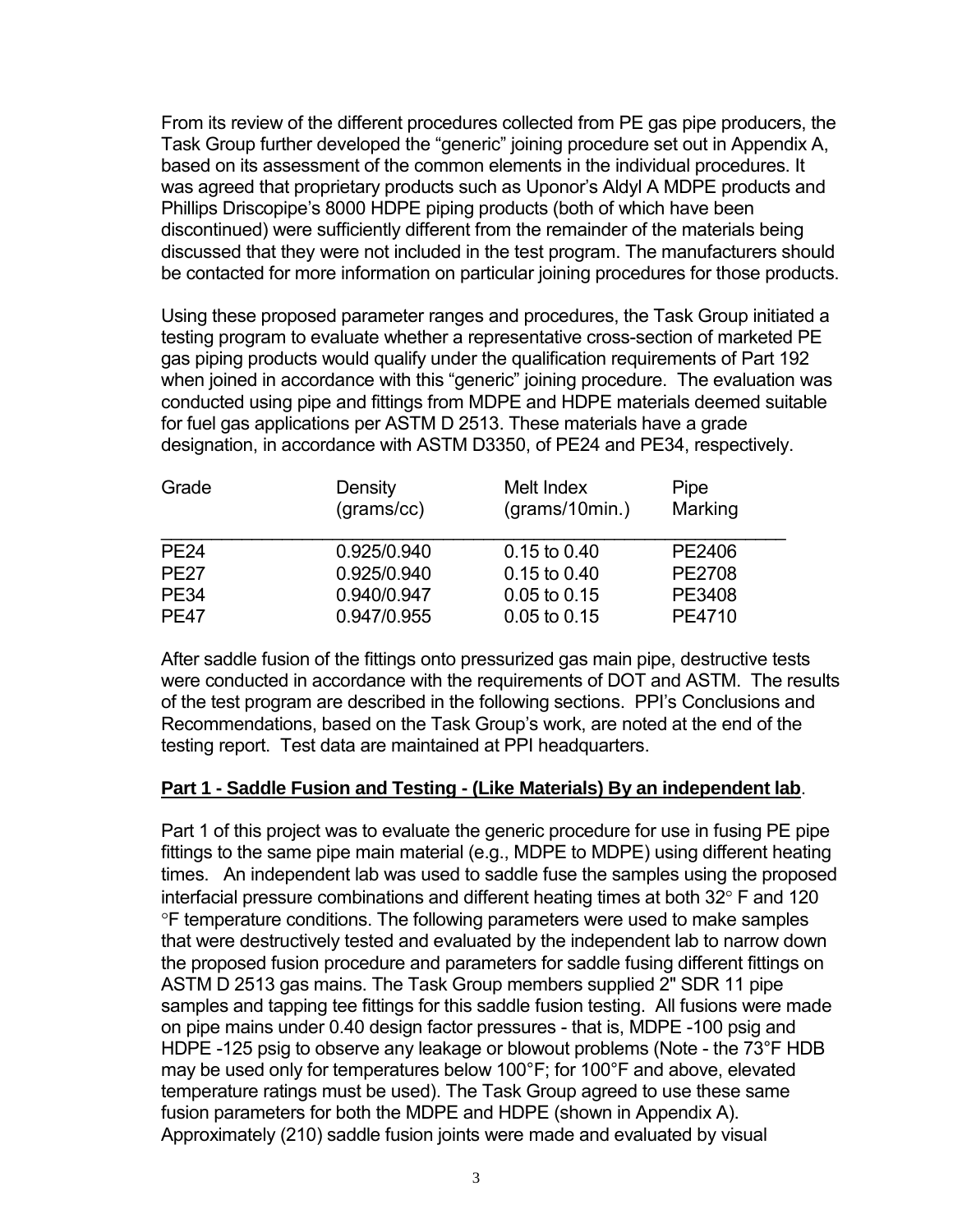inspection, quick burst testing per ASTM D1599, knock off testing per ASTM F905 and Section/bend testing per ASTM D 2657. From this, the task group decided to use the same parameters shown above and ask each pipe manufacturer to do the next round of testing by varying the heating times and keeping the heater temperature and interfacial pressures the same.

### **Part 2 - Saddle Fusion and Testing - (Like Materials) By Pipe Manufacturers**

Part 2 of this project was to evaluate the proposed generic saddle fusion procedure on 2"IPS main pipe and larger using the same parameters as in Part 1 but varying the heating times. Each pipe manufacturer saddle fused tapping tees onto 2" IPS straight and coiled 2" IPS DR11 main pipe using both serrated and smooth heater adapters at 73°F. All fusions were made on pipe mains under 0.40 design factor pressures (that is, MDPE -100 psig and HDPE -125 psig at 73°F) to observe any leakage or blowout problems. The Task Group agreed to use these same fusion parameters for both the MDPE and HDPE (shown in Appendix A). Again, the saddle fusion joints were made and evaluated by visual inspection, quick burst testing per ASTM D1599, knock off testing per ASTM F905 and Section/bend testing per ASTM D 2657. The results were very encouraging the fusion parameters and heating times were narrowed as shown below:

| Heater Adapter Surface Temperature    | $500^{\circ}$ ± 10° F |
|---------------------------------------|-----------------------|
| Initial Interfacial Pressure          | 60 PSI                |
| <b>Heat Soak Interfacial Pressure</b> | 0 PSI                 |
| <b>Fusion Interfacial Pressure</b>    | 30 PSI                |
| <b>Total Heating Times</b>            | 20,30 and 40 seconds  |

(**Note**: Total heating times include the time required for initial heating and heat soak. During initial heating, the main is observed and when an indication of melt is visible on the crown of the main, the pressure is reduced for the heat soak time. Typically, initial heating takes from 3 to 5 seconds.)

### **Part 3 - Saddle Fusion and Testing - 2" IPS DR11 (Like Materials)**

Part 3 of this project was to evaluate the proposed generic saddle fusion procedure on

2"IPS and larger main pipes using the same parameters from Part 2 and varying the heating times. Each pipe manufacturer saddle fused tapping tees onto 2" IPS straight and coiled 2" IPS DR11 main pipe using both serrated and smooth heater adapters at 73°F. All fusions were made on pipe mains under 0.40 design factor pressures (that is, MDPE -100 psig and HDPE -125 psig at 73°F) to observe any leakage or blowout problems. The Task Group agreed to use these same fusion parameters for both the MDPE and HDPE (shown in Appendix A). Again, the saddle fusion joints were made and evaluated by visual inspection, quick burst testing per ASTM D1599, knock off testing per ASTM F905 and Section/bend testing per ASTM D 2657. The task group member reported no failures using a 25-35 second total heating time, 60 psi Initial Heat interfacial pressure and 30 psi Fusion Interfacial Pressure. The Task Group therefore decided to do cross fusion testing of HDPE fittings on MDPE mains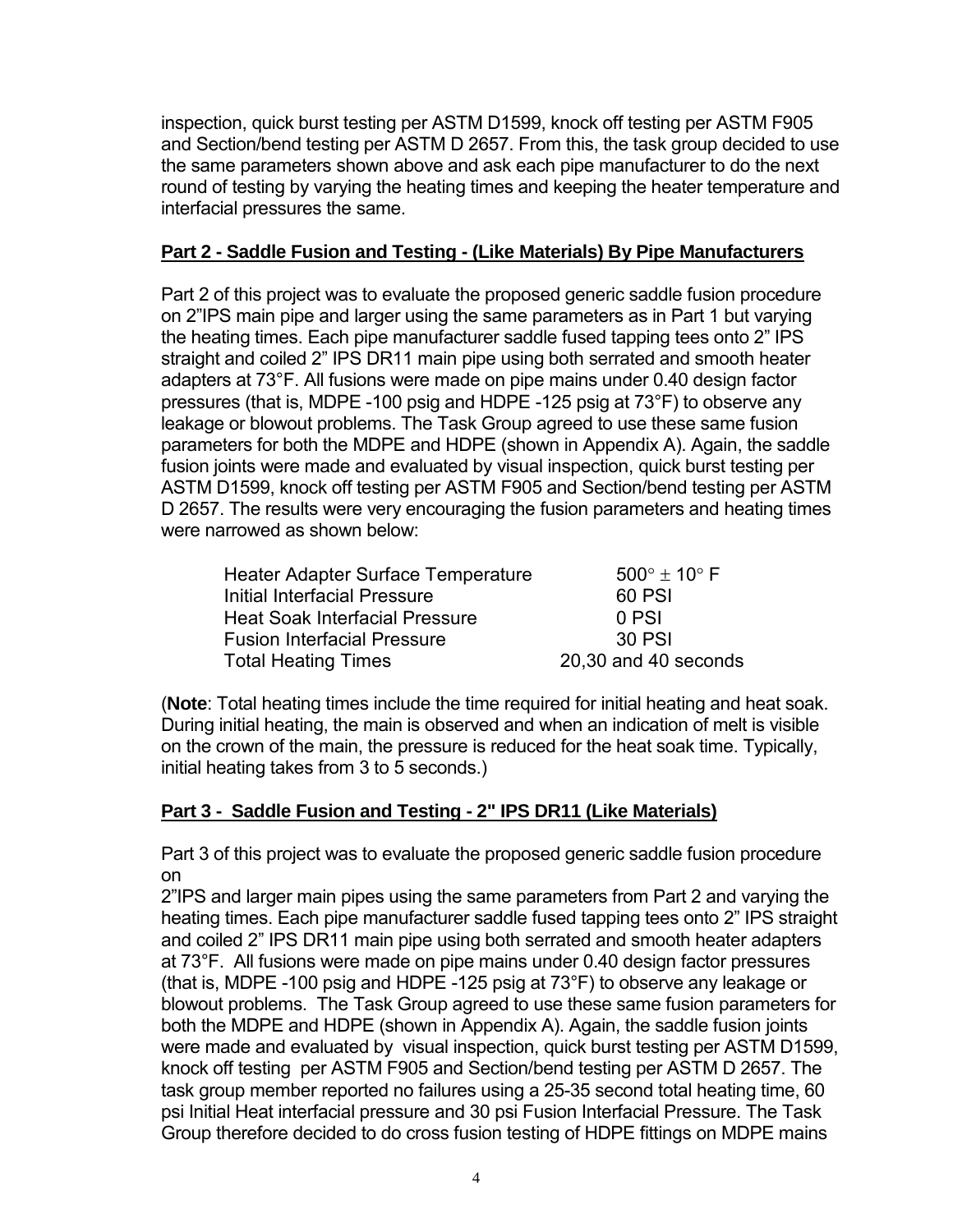and different manufacturer's fittings on other manufacturer's pipe. A test matrix was developed for (186) samples to be made and tested as in earlier parts.

| Heater Adapter Surface Temperature   | $500^{\circ}$ ± 10° F |
|--------------------------------------|-----------------------|
| <b>Pre-Heat Interfacial Pressure</b> | 60 PSI                |
| <b>Soak Interfacial Pressure</b>     | 0 PSI                 |
| <b>Fusion Interfacial Pressure</b>   | 30 PSI                |
| Heating time                         | 25-35 seconds         |

### **Part 4 - Saddle Fusion and Testing - (Unlike Materials)**

Part 4 of this project was to evaluate the proposed generic saddle fusion parameters shown in Part 3 above and the generic saddle fusion procedure shown in Appendix A on different combinations of "standard" tapping tee fittings and pipe manufacturer's pipe (brands and material types). Each pipe manufacturer saddle fused "standard" tapping tees onto 2" IPS DR11 straight and 2" IPS DR11 coiled main pipe using both serrated and smooth heater adapters at 73°F. All fusions were made on pipe mains under 0.40 design factor pressures (that is, MDPE -100 psig and HDPE -125 psig at 73°F) to observe any leakage or blowout problems. The Task Group agreed to use these same fusion parameters for both the MDPE and HDPE (shown in Appendix A). Again, the saddle fusion joints were made and evaluated by visual inspection, quick burst testing per ASTM D1599, knock off testing per ASTM F905 and Section/bend testing per ASTM D 2657. Approximately (186) samples were made and tested with no blowouts, failures or unsatisfactory results under any of the DOT or ASTM test conditions.

### **Part 5 - Saddle Fusion and Testing - (bimodal materials)**

A PPI Task Group was formed to evaluate saddle fusion joints of bimodal PE2708 and PE4710 materials as well as cross fusions to unimodal materials using the procedures and parameters outlined in Appendix A of this document and in Procedure 3 – Saddle Fusion in ASTM F2620. Fusions tested included PE4710 bimodal saddle fittings fused to PE4710 unimodal and bimodal pipe; PE4710 bimodal fittings fused to unimodal and bimodal PE2708 pipe; and PE2708 unimodal saddle fittings fused to bimodal PE2708 and PE4710 pipe.

Fusions were performed on 2" DR 11 pipe pressurized to 100 psi (689 kPa) for PE2708 pipes and 125 psi (862 kPa) for PE4710 pipes to account for the potential increase to a 0.4 design factor. To incorporate effects of extreme ambient conditions, fusions were performed in controlled environmental conditions of  $32 \pm 5^{\circ}$ F (0 $^{\circ}$ C  $\pm$  $3^{\circ}$ C) as well as 120 ± 5 $^{\circ}$ F (49 ± 3 $^{\circ}$ C). At both ambient conditions, fusions were performed using minimum 25 seconds and maximum 35 seconds total heat time per ASTM F2620 for 2" IPS mains.

A total of 144 fusion samples were made and evaluated by an independent laboratory for visual acceptance as well as the destructive tests per 49 CFR 192, §192.283 for lateral connections. No blowouts occurred and all of the fusions successfully passed visual acceptance criteria as well as the pressure and lateral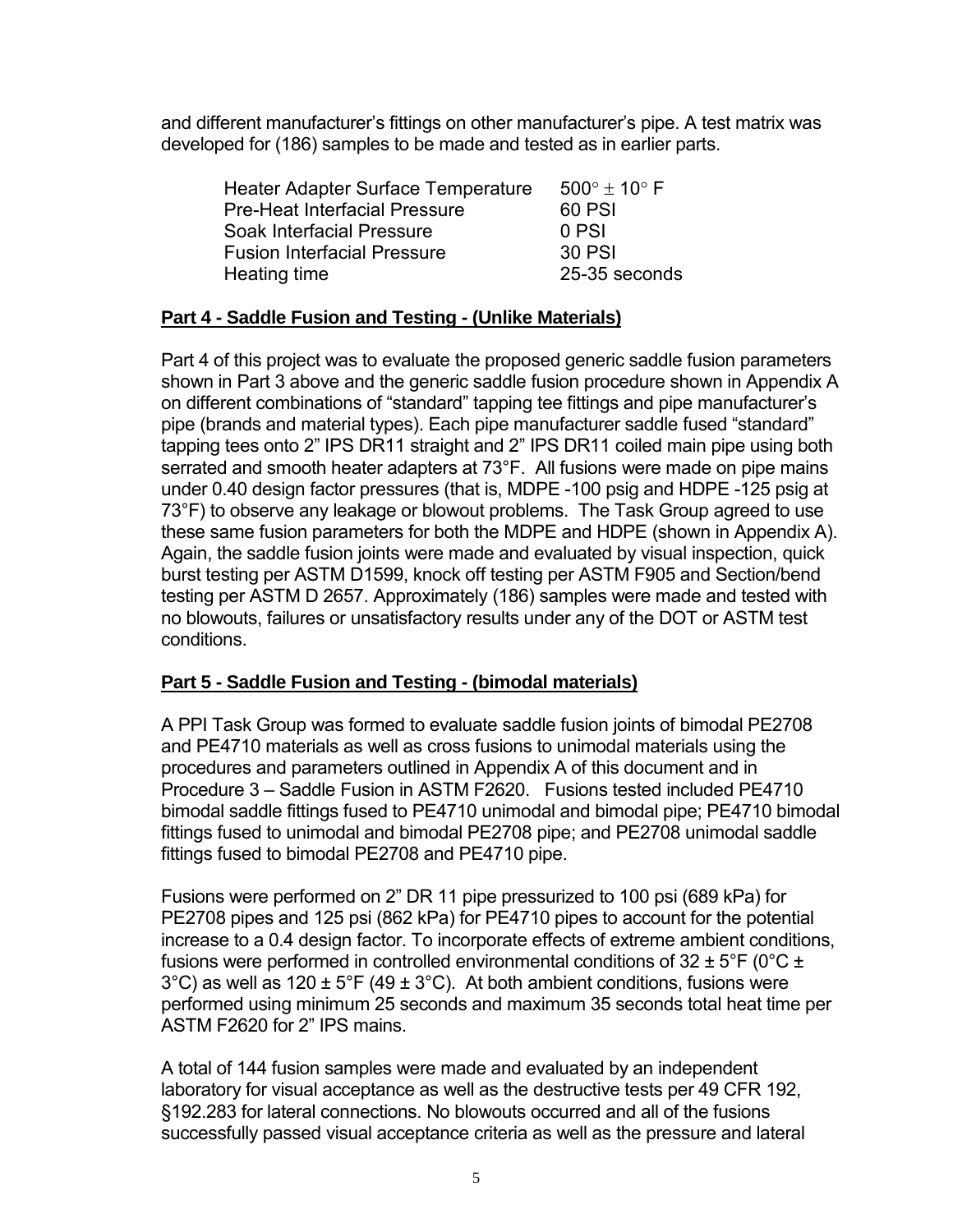impact testing performed. The results of this study demonstrate that the procedure defined in this document and ASTM F2620 can be used to successfully join bimodal PE2708 and PE4710 materials including cross fusions of bimodal materials to other materials deemed suitable to be joined by this procedure. A copy of the laboratory report is available upon request from PPI.

### 4.0 CONCLUSIONS AND RECOMMENDATIONS

The results of this study indicate that there is a single fusion procedure, with defined ranges of acceptable heater adapter surface temperature, heating times and interfacial pressures, that can be used for saddle fusing most of the PE fittings and pipes on the market today. The PE main pipes used in these tests were 2" IPS and larger selected PE2406, PE3408, PE2708, and PE4710 unimodal and bimodal materials which were deemed suitable for fuel gas applications (per ASTM D 2513) and which have a grade designation, in accordance with ASTM D3350, of PE24, PE34, PE27, or PE47 respectively, excluding Uponor's Aldyl A MDPE and Phillip's Driscopipe 8000 HDPE (which have been discontinued). The pipe and fitting materials used in this study had a nominal melt index range of 0.07 - 0.20 g/10 min. Both straight and coiled 2" IPS DR11 pipes were used as the main pipe in these studies.

**Note**: 1 ¼" IPS main pipes were not tested in this study but the procedure was qualified for this main size by the pipe and fitting manufacturers at a later date. (Pipe manufacturers should be consulted for recommendations on smaller main sizes).

The results of this study further indicate that there is a strong likelihood that the generic saddle fusion procedure used in this testing (see Appendix A) can be qualified by gas pipeline operators under DOT's regulations in Part 192 for use with these PE gas piping products. The Plastics Pipe Institute hopes that the proposed generic saddle fusion procedure in Appendix A will be qualified by more and more gas pipeline operators for use with PE pipe products in the marketplace, thus moving the industry toward DOT's objective of greater uniformity, efficiency, and simplicity in the area of fusion procedures.

Endorsement letters for this generic saddle fusion procedure from PPI member companies are in Appendix B.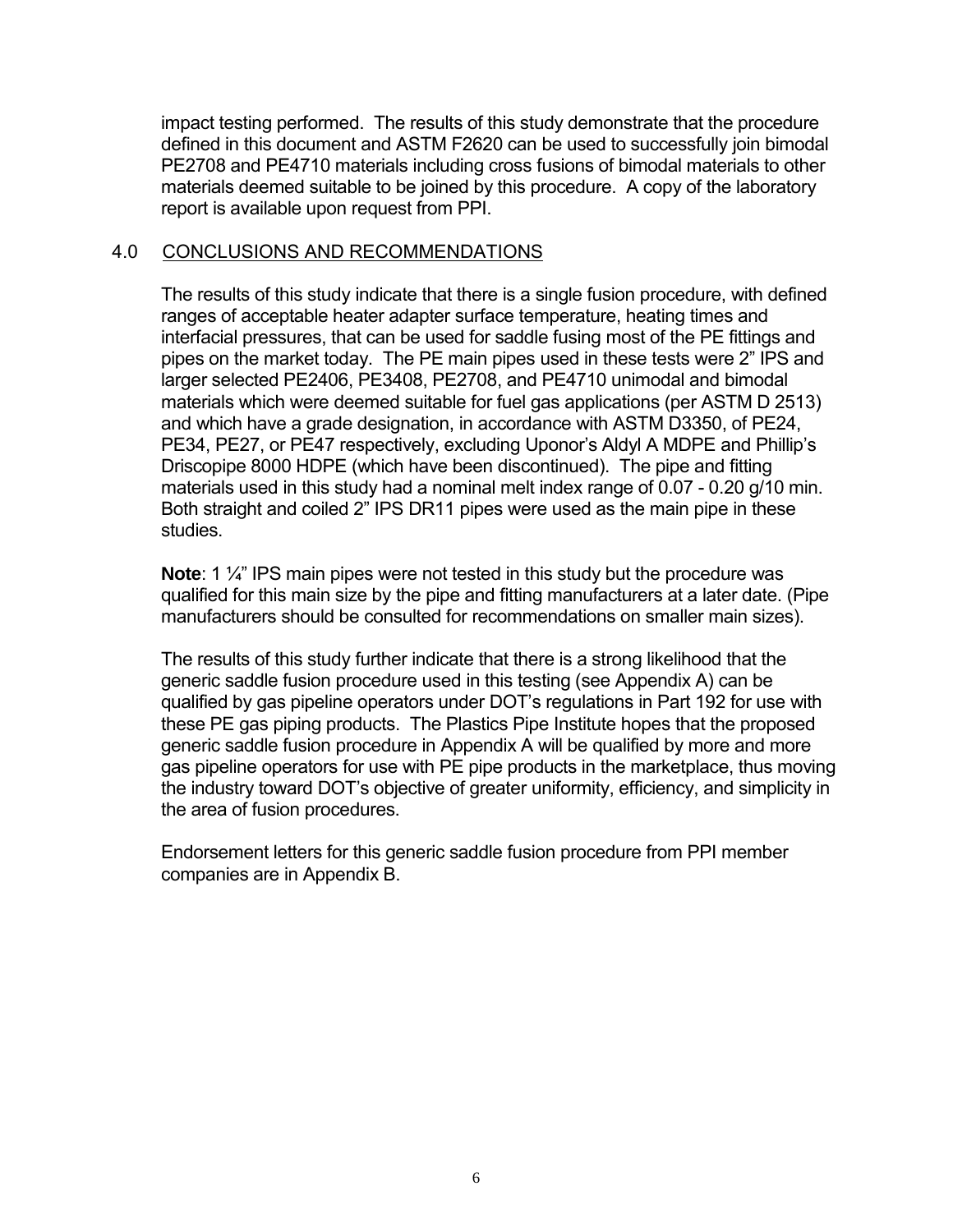### **APPENDIX A**

## **GENERIC SADDLE FUSION JOINING PROCEDURE OF PE (POLYETHYLENE) PIPE MAINS 1 1/4" IPS AND LARGER**

This Appendix is for use only in conjunction with PPI's Technical Report TR-41, which more fully explains the background, scope and purposes of the PPI generic saddle fusion procedure. This procedure has not been qualified for use with any particular piping product or any combination of piping products and must be qualified for use in accordance with DOT 49 CFR Part 192.283 prior to its use in field joining of PE gas pipe.

**Notice**: This procedure may be copied or reproduced provided notice and the reference to the accompanying PPI TR-41 are included. Any other copying or reproduction is a violation of the copyright.

This procedure can be used for PE fuel gas pipe and fittings that meet ASTM D 2513 and have a grade designation (in accordance with ASTM D3350) of PE24 and PE34, excluding Uponor's Aldyl A MDPE and Phillip's Driscopipe 8000 HDPE (both of which have been discontinued). The pipe and fitting nominal melt index range would be .07-.20 g/10 min. This procedure is intended only as a guide because heating times can vary under different ambient conditions.

| Heater Adapter Surface Temperature                                                                                          | $500^\circ \pm 10^\circ F$                       |
|-----------------------------------------------------------------------------------------------------------------------------|--------------------------------------------------|
| <b>Initial Interfacial Pressure</b>                                                                                         | $60±6$ psi                                       |
| <b>Heat Soak Interfacial Pressure</b>                                                                                       | 0 psi                                            |
| <b>Fusion Interfacial Pressure</b>                                                                                          | $30±3$ psi                                       |
| Total Heating Time on Main - 1 1/4" IPS Pressure Main                                                                       | 15 seconds max.                                  |
| Total Heating Time on Main - 2" IPS Pressure Main                                                                           | 25-35 seconds max.                               |
| Total Heating Time on non-pressure 1 1/4" IPS,<br>2" IPS mains, and on pressure or non-pressure<br>3" IPS and larger mains. | Look for a 1/16" bead around<br>the fitting base |

### Generic Saddle Fusion Parameters

**Note**: Look in the lower right hand corner of the fitting label for the forces required for that fitting (Initial Heat Force / Heat Soak Force / Fusion Force) (example 180/0/90)

### **DEFINITIONS**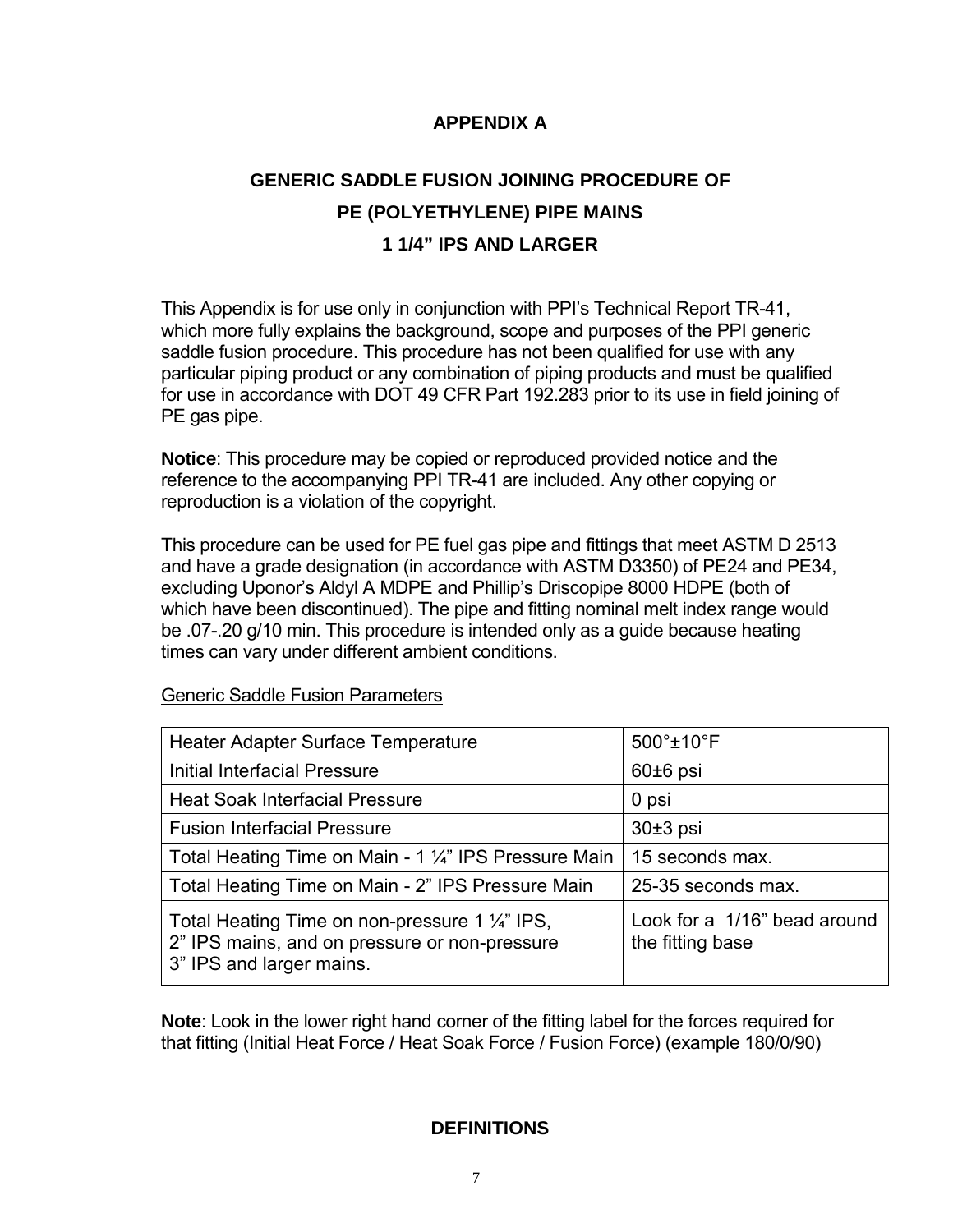Initial Heat (Bead-up) – The heating step used to develop an initial melt bead on the main pipe.

Initial Heat Force (Bead-up force)—The force (pounds) applied to establish an initial melt pattern on the main pipe. The Initial Heat Force is determined by multiplying the fitting base area (sq. inches) by the initial interfacial pressure (pounds per square inch)

Heat Soak Force—The force (pounds) applied after an initial melt pattern is established on the main pipe. The Heat Soak Force is the minimum force (essentially zero pounds) that ensures that the fitting, heater and main stay in contact with each other.

Fusion Force—The force (pounds) applied to establish the fusion bond between the fitting and the pipe. The Fusion Force is determined by multiplying the fitting base area (square inches) by the fusion interfacial pressure (pounds per square inch).

Total Heat Time—A time that starts when the heater is placed on the main pipe and initial heat force is applied and ends when the heater is removed.

Cool Time—The time required to cool the joint to approximately 120°F (49°C). The fusion force must be maintained for 5 minutes on 1 ¼" IPS or 10 minutes for all other main sizes, after which the saddle fusion equipment can be removed. The joint must be allowed to cool undisturbed for an additional 30 minutes before tapping the main or joining to the branch outlet.

Interfacial Area for rectangular base fittings-- The major width times the major length of the saddle base, without taking into account the curvature of the base or sides, minus the area of the hole in the center of the base.

Interfacial Area for round base fittings-- The radius of the saddle base squared times  $\pi$  (3.1416), without taking into account the curvature of the base or sides, minus the area of the hole in the center of the base.

Fitting Label—The initial heat force, heat soak force and the fusion force will be listed in the lower right hand corner of the fitting label for all saddle fusion fittings, This will eliminate the need to calculate the fusion forces in the field. (example: 180/0/90)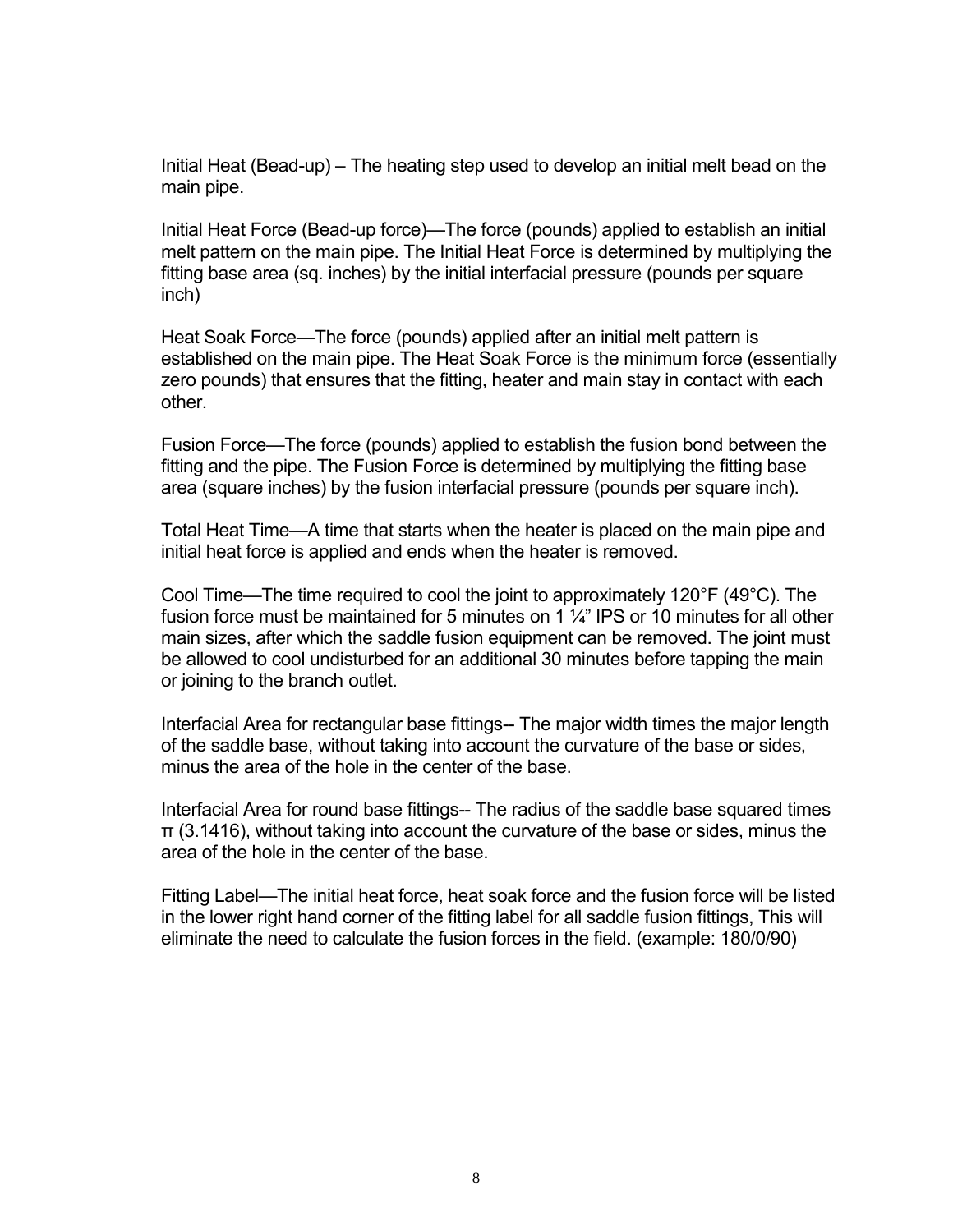### **GENERIC SADDLE FUSION PROCEDURE**

### **Preparation**

This procedure requires the use of a Saddle Fusion Tool. This tool must be capable of holding and supporting the main, rounding the main for good alignment between the pipe and fitting, holding the fitting, and applying and indicating the proper force during the fusion process.

- 1. Install the Saddle Fusion Tool on the main according to the manufacturer's instructions. The tool should be centered over a clean, dry location where the fitting will be fused. Secure the tool to the main. A main bolster or support is recommended under the pipe on 6" IPS and smaller main pipe sizes.
- 2. Abrade the main, where the fitting will be joined, with a 50-60 grit utility cloth until a thin layer of the pipe surface is removed. The abraded area must be larger than the area covered by the fitting base. After abrading, brush residue away with a clean, dry cloth.
- 3. Abrade the fusion surface of the fitting with 50 to 60 grit utility cloth; remove all dust and residue. Insert the fitting in the Saddle Fusion Tool loosely. Using the Saddle Fusion Tool, move the fitting base against the main pipe and apply about 100 pounds-force to seat the fitting. Secure the fitting in the Saddle Fusion Tool.

### **Heating**

- 4. The heater must be fitted with the correct heater adapters. The temperature of the heater adapter fusion surfaces must be 490-510°F.
- 5. Place the heating tool on the main centered beneath the fitting base. Immediately move the fitting against the heater faces, apply the Initial Heat Force (see fitting label), and start the heat time. Apply the Initial Heat Force until melt is first observed on the crown of the pipe main (Initial Heat is the term used to describe the initial heating (bead-up) step to develop a melt bead on the main pipe and usually is 3-5 seconds) and then reduce the force to the Heat Soak Force (Bead-up force) (see fitting label). Maintain the Heat Soak Force until the Total Heat Time is complete.
- 6. At the end of the Total Heat Time, remove the fitting from the heater and the heater from the main with a quick snapping action. Quickly check for an even melt pattern on the pipe main and fitting heated surfaces (no unheated areas). Total Heat Time ends:
	- a. When the Total Heating Time expires for a pressurized 1  $\frac{1}{4}$ " IPS or 2" IPS main, or
	- b. When a melt bead of about 1/16" is visible all around the fitting base for a 1 1/4 " IPS or 2" IPS non-pressurized main, or a larger pressurized or nonpressurized main.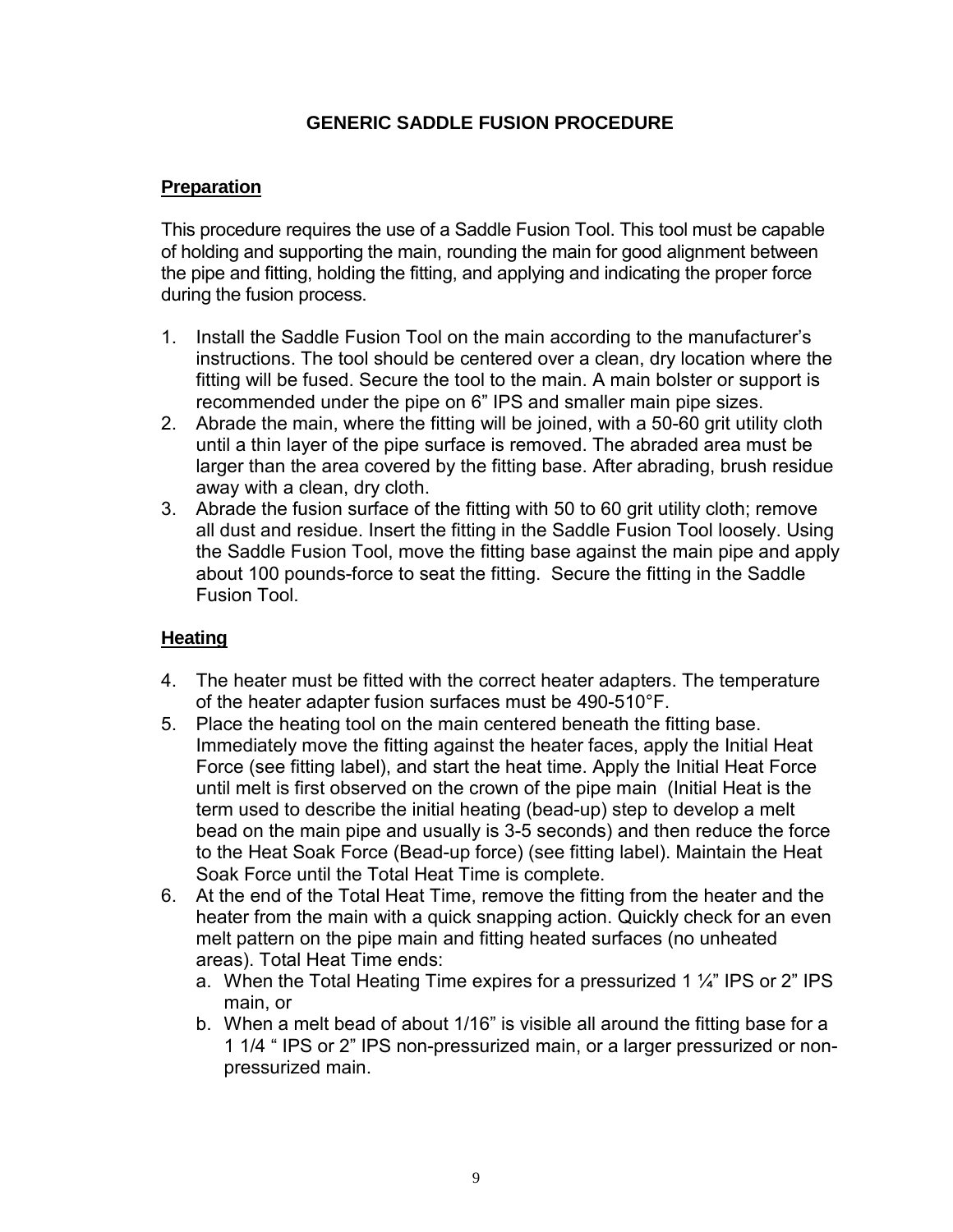### **Fusion and Cooling**

- 7. Whether or not the melt patterns are satisfactory, press the fitting onto the main pipe very quickly (within 3 seconds) after removing the heater and apply the Fusion Force (see the fitting label). Maintain the Fusion Force on the assembly for 5 minutes on 1  $\frac{1}{4}$ " IPS and for 10 minutes on all larger sizes, after which the saddle fusion equipment may be removed. (Fusion Force adjustment may be required during Cool Time, but never reduce the Fusion Force during cooling.)
- 8. Cool the assembly for an additional 30 minutes before rough handling or tapping the main. (If step 7 melt patterns were not satisfactory or if the fusion bead is unacceptable, cut off the saddle fitting above the base to prevent use, relocate to a new section of main, and make a new saddle fusion using a new fitting.)

### **NOTE**:

These procedures are based on tests conducted under controlled ambient temperature conditions. Environmental conditions on a job site could affect heating and cooling times. Regardless of job site conditions or ambient temperature, the prescribed heating tool temperature is required. Do not increase or decrease the heating tool temperature.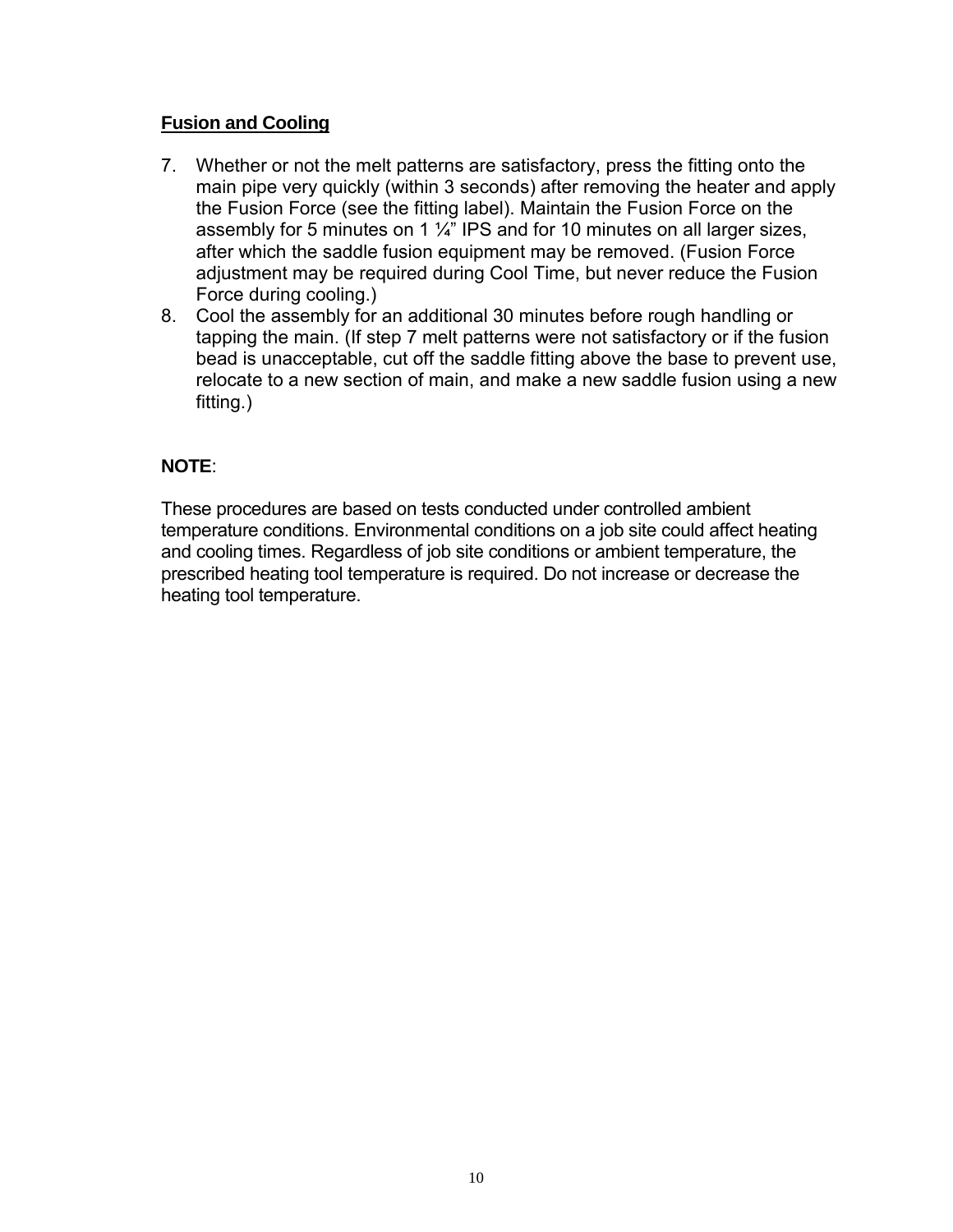### **APPENDIX B**

### **LETTERS OF ENDORSEMENT FROM PPI MEMBER COMPANIES**

## CHARTER PLASTICS, INC.

 **POLYETHYLENE PIPE PRODUCTS**

### **Letter of Approval**

### **PPI Generic Saddle Fusion Joining Procedure**

October 4, 2002

This letter is to certify that Charter Plastics, Inc. approves the PPI generic saddle fusion joining procedure shown in Appendix A of PPI Technical Report TR-41. This testing procedure was performed in accordance with DOT 49 CFR 192.283 to qualify joining procedures. Testing included visual inspection, long-term 80º C 1000-hour testing using 580-psi hoop stress, knock-off testing per ASTM F905, and section/bending testing.

All these tests were conducted using the revised MAOP of 125 psig for SDR 11 PE 3408 materials and 100 psig for SDR 11 PE 2406 materials – based on the proposed new design factor of 0.40 (revised from 0.32) for the gas pipe mains.

Based on these tests and previous testing performed by the task group to validate these procedures, Charter Plastics, Inc. approves the use of the PPI generic saddle fusion joining procedure in saddle fusing Charter Plastics, Inc. PE 2406 and PE 3408 saddle fittings onto PE 2406 and PE 3408 pipe (not including Uponor's Aldyl A MDPE products and Phillips Driscopipe's 8000 HDPE piping products).

While procedures now specified in our company's literature can also be used, the use of the PPI generic saddle fusion joining procedure is intended to help DOT expedite the qualification of gas pipeline operators and add some uniformity to the industry.

If we deviate from the particular thermoplastic piping material formulations or make any other change, which is not specifically allowed by an appropriate policy in PPI Technical Report TR-3, then we will requalify the fusions.

Sincerely,

### *Donna Stoughton*

Charter Plastics, Inc. P.O. BOX 770 Titusville, PA 16354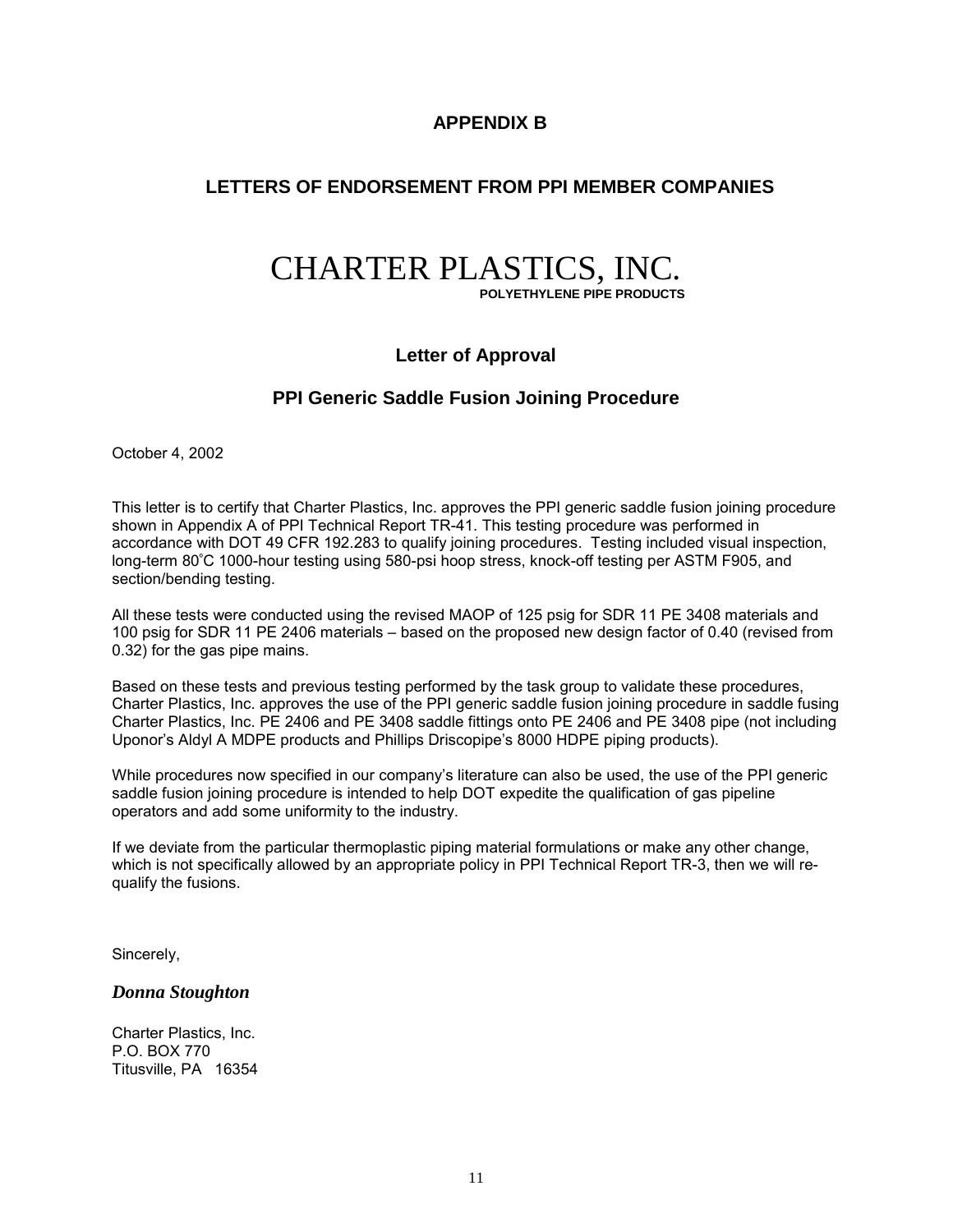

October 3, 2002

### **Letter of Approval**

### **PPI Generic Saddle Fusion Joining Procedure**

This letter is to certify that KWH Pipe has conducted saddle fusion testing using the PPI generic saddle fusion joining procedure shown in Appendix A of PPI Technical Report TR-41. This testing was performed in accordance with DOT 49 CFR 192.283 to qualify joining procedures. Testing included visual inspection, long-term 80º C 1000-hour testing using 580-psi hoop stress, knock-off testing per ASTM F905, and section/bending testing.

All these tests were conducted using the revised MAOP of 125 psig for SDR 11 PE 3408 materials and 100 psig for SDR 11 PE 2406 materials – based on the proposed new design factor of 0.40 (revised from 0.32) for the gas pipe mains.

These results were shared with the PPI saddle fusion task group. Based on these tests and previous testing performed by the task group to validate these procedures, KWH Pipe approves the use of the PPI generic saddle fusion joining procedure in saddle fusing PE 2406 and PE 3408 saddle fittings onto KWH Pipe's Wehogas PE 2406 and PE 3408 pipe.

While procedures now specified in our company's literature can also be used, the use of the PPI generic saddle fusion joining procedure is intended to help DOT expedite the qualification of gas pipeline operators and add some uniformity to the industry.

If we deviate from the particular thermoplastic piping material formulations or make any other change, which is not specifically allowed by an appropriate policy in PPI Technical Report TR-3, then we will re-qualify the fusions.

Sincerely,

**KWH PIPE (CANADA) LTD.**

∆.Φυερτη

David Fuerth, P.Eng. Sales and Marketing Manager

KWH Pipe (Canada) Ltd., 6507 Mississauga Rd. Mississauga, Ontario, Canada L5N 1A6

### **PHONE: 713-840-7473**

*FAX: 713-552-0087*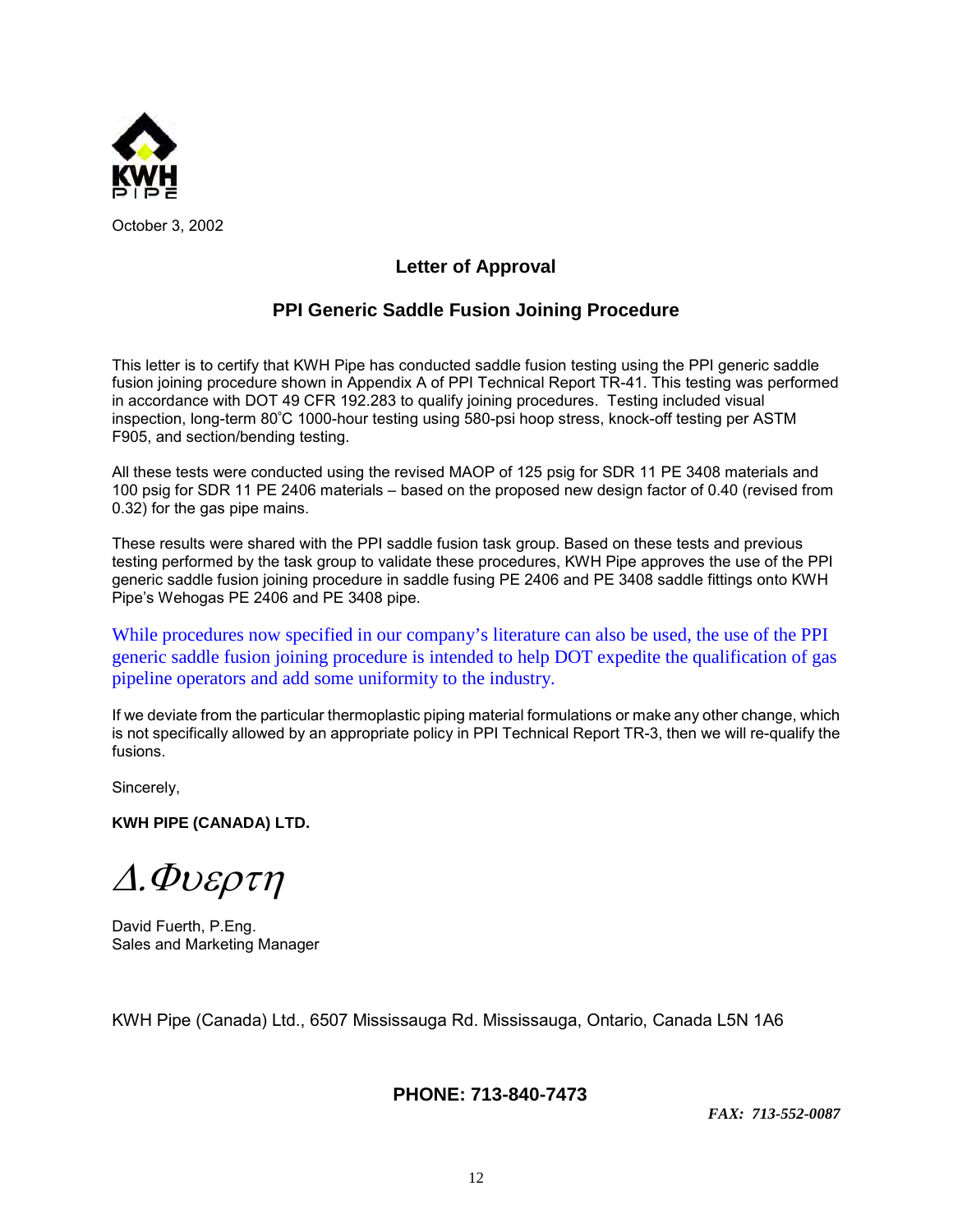## **North American Pipe Corporation**

### **2801 POST OAK BOULEVARD**

*Houston, Texas 77056*

### **Letter of Approval**

### **PPI Generic Saddle Fusion Joining Procedure**

October 3, 2002

This letter is to certify that North American Pipe Corporation has conducted saddle fusion testing using the PPI generic saddle fusion joining procedure shown in Appendix A of PPI Technical Report TR-41. This testing was performed in accordance with DOT 49 CFR 192.283 to qualify joining procedures. Testing included visual inspection, long-term 80º C 1000-hour testing using 580-psi hoop stress, knock-off testing per ASTM F905, and section/bending testing.

All these tests were conducted using the revised MAOP of 125 psig for SDR 11 PE 3408 materials and 100 psig for SDR 11 PE 2406 materials – based on the proposed new design factor of 0.40 (revised from 0.32) for the gas pipe mains.

These results were shared with the PPI saddle fusion task group. Based on these tests and previous testing performed by the task group to validate these procedures, North American Pipe Corporation approves the use of the PPI generic saddle fusion joining procedure in saddle fusing PE 2406 and PE 3408 saddle fittings onto AmeriFlow PE 2406 and PE 3408 pipe (not including Uponor's Aldyl A MDPE products and Phillips Driscopipe's 8000 HDPE piping products).

While procedures now specified in our company's literature can also be used, the use of the PPI generic saddle fusion joining procedure is intended to help DOT expedite the qualification of gas pipeline operators and add some uniformity to the industry.

If we deviate from the particular thermoplastic piping material formulations or make any other change, which is not specifically allowed by an appropriate policy in PPI Technical Report TR-3, then we will requalify the fusions.

Sincerely,

### *Danny W. McDonald*

North American Pipe Corporation 2801 Post Oak Blvd. Suite 600 Houston, TX 77056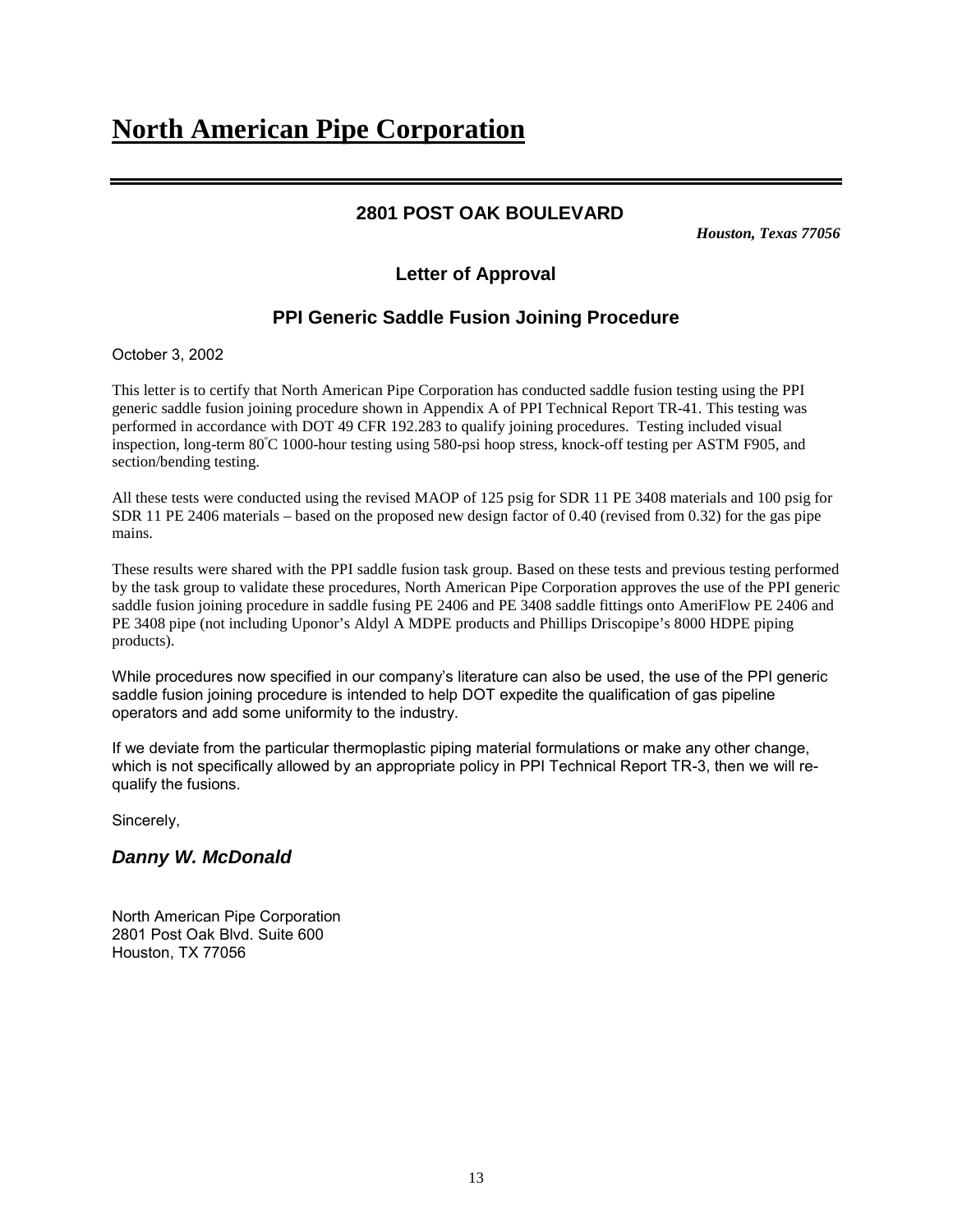

### PERFORMANCE PIPE

A DIVISION OF CHEVRON PHILLIPS CHEMICAL COMPANY LP 5085 W PARK BLVD, STE 500 (75093) PO BOX 269006 PLANO, TX 75026 -9006 TEL: (972) 599 -6600 http://www.performancepipe.com

Plastics Pipe Institute 1825 Connecticut Ave., NW Suite 680 Washington, DC 20009

### Subject: **PPI Generic Saddle Fusion Joining Procedure**

October 3, 2002

This letter is to certify that Performance Pipe, a Division of Chevron Phillips Chemical Company LP has conducted saddle fusion testing using the PPI generic saddle fusion joining procedure shown in Appendix A of PPI Technical Report TR-41. This testing was performed in accordance with DOT 49 CFR 192.283 to qualify joining procedures. Testing included visual inspection, long-term 80°C 1000-hour testing using 580-psi hoop stress, knock-off testing per ASTM F905, and section/bending testing.

All these tests were conducted using the revised MAOP of 125 psig for SDR 11 PE 3408 pipe products and 100 psig for SDR 11 PE 2406 pipe products – based on the proposed new design factor of 0.40 (revised from 0.32) for the gas pipe mains.

These results were shared with the PPI saddle fusion task group. Based on these tests and previous testing performed by the task group to validate these procedures, Performance Pipe, a Division of Chevron Phillips Chemical Company LP concurs with the use of the PPI generic saddle fusion joining procedure in saddle fusing Performance Pipe's PE 2406 and PE 3408 saddle fittings onto PE 2406 and PE 3408 pipe (not including Uponor's Aldyl A MDPE products and Phillips Driscopipe's 8000 HDPE piping products).

While procedures now specified in our company's literature can also be used, the use of the PPI generic saddle fusion joining procedure is intended to help DOT expedite the qualification of gas pipeline operators and add some uniformity to the industry.

If we deviate from the particular thermoplastic piping material formulations or make any other change, which is not specifically allowed by an appropriate policy in PPI Technical Report TR-3, then we will requalify the fusions.

**Sincerely,**

Muhal 7. Ryane

**Michael F. Byrne**

**Technical Manager**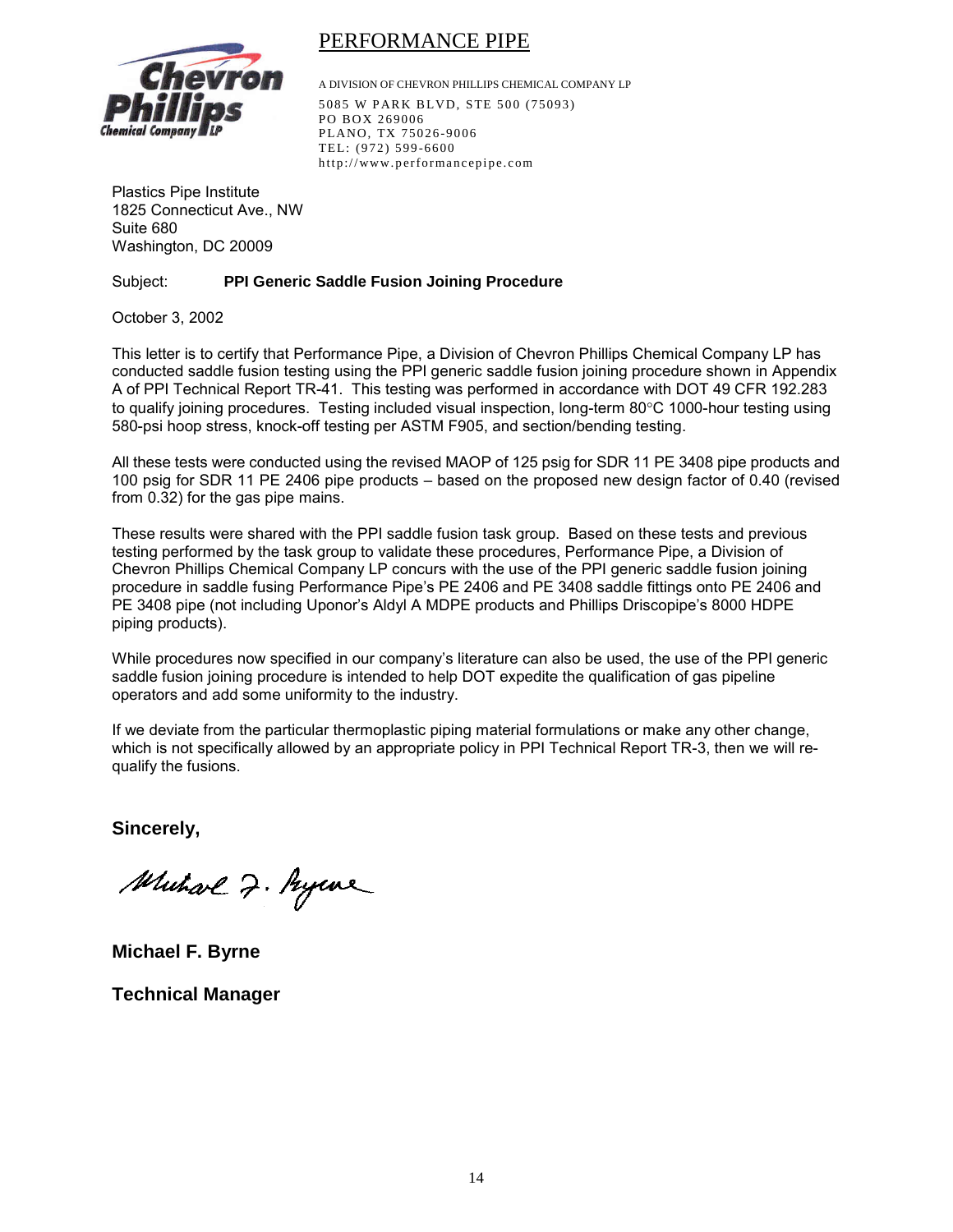### **P.O. BOX 390**

**PHONE: 940-665-1721**

*FAX: 940-668-8612*

## **Rinker Materials - Polypipe Division**

### **Letter of Approval**

### **PPI Generic Saddle Fusion Joining Procedure**

October 3, 2002

This letter is to certify that Rinker Materials PolyPipe Division has conducted saddle fusion testing using the PPI generic saddle fusion joining procedure shown in Appendix A of PPI Technical Report TR-41. This testing was performed in accordance with DOT 49 CFR 192.283 to qualify joining procedures. Testing included visual inspection, long-term 80º C 1000-hour testing using 580-psi hoop stress, knock-off testing per ASTM F905, and section/bending testing.

All these tests were conducted using the revised MAOP of 125 psig for SDR 11 PE 3408 materials and 100 psig for SDR 11 PE 2406 materials – based on the proposed new design factor of 0.40 (revised from 0.32) for the gas pipe mains.

These results were shared with the PPI saddle fusion task group. Based on these tests and previous testing performed by the task group to validate these procedures, Rinker Materials PolyPipe Division approves the use of the PPI generic saddle fusion joining procedure in saddle fusing PE 2406 and PE 3408 saddle fittings onto Rinker Materials PolyPipe Division PE 2406 and PE 3408 pipe (not including Uponor's Aldyl A MDPE products and Phillips Driscopipe's 8000 HDPE piping products).

While procedures now specified in our company's literature can also be used, the use of the PPI generic saddle fusion joining procedure is intended to help DOT expedite the qualification of gas pipeline operators and add some uniformity to the industry.

If we deviate from the particular thermoplastic piping material formulations or make any other change, which is not specifically allowed by an appropriate policy in PPI Technical Report TR-3, then we will requalify the fusions.

Sincerely,

*Will Bezner* 

W.A. (Will) Bezner, P.E. Technical Service Manager Rinker Materials PolyPipe Division